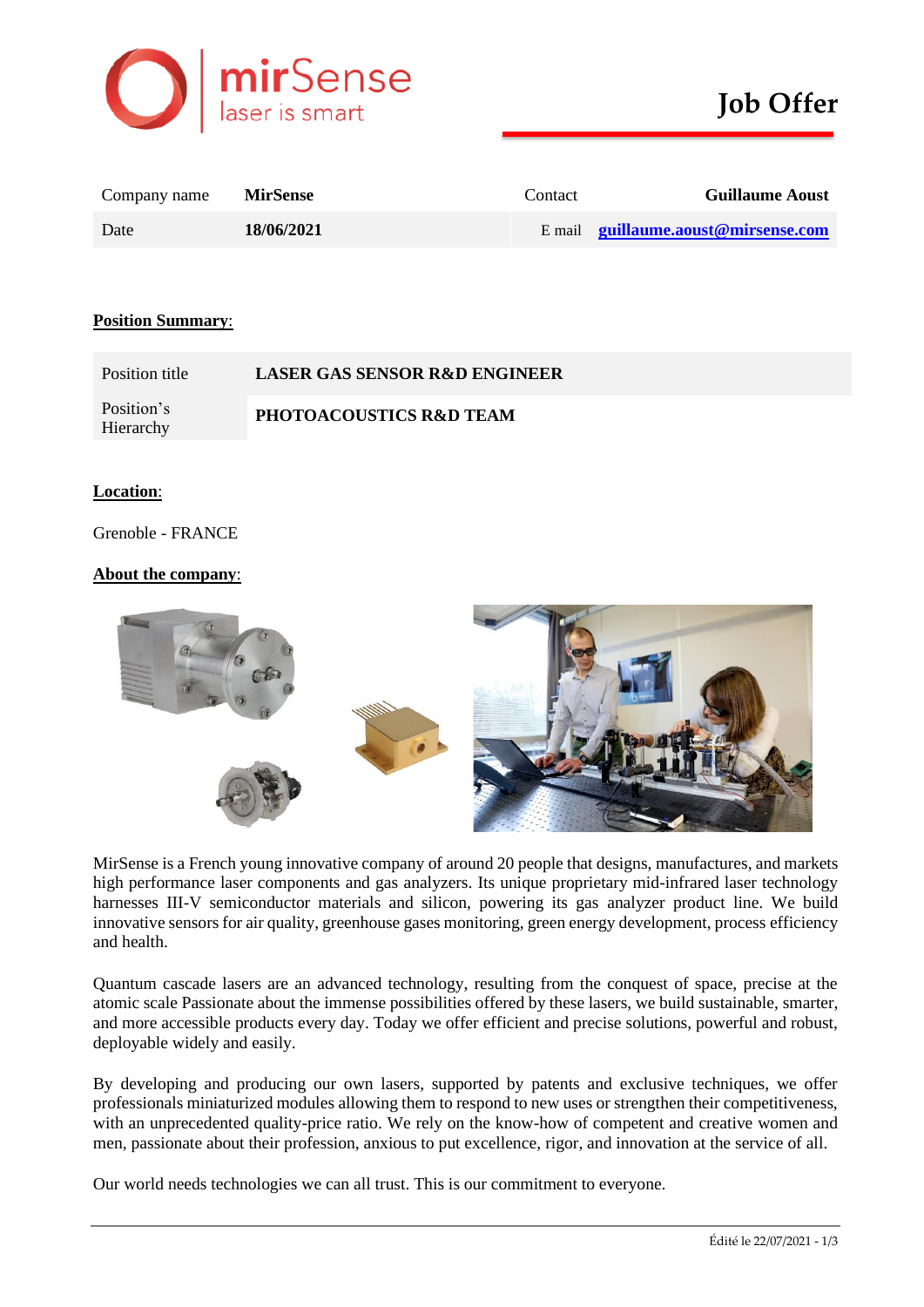# **Missions:**

As a laser gas sensor R&D engineer, you are part of a team of experts and have the following responsibilities:

| <b>Main Mission (non-</b><br>exhaustive)    | Your main mission is to take part in the development of new laser gas<br>sensors.                                                                                                                                                                                                                                 |
|---------------------------------------------|-------------------------------------------------------------------------------------------------------------------------------------------------------------------------------------------------------------------------------------------------------------------------------------------------------------------|
| <b>MISSION 1: Develop gas</b>               | Take part in the gas sensors product developments.<br>٠                                                                                                                                                                                                                                                           |
| sensors                                     | Conduct of R&D studies about gas detection for internal needs and<br>following the relevant quality processes.<br>Update of the overall knowledge of the team in the field of gas detection.<br>You might lead R&D projects on your field, in contact with the client<br>or the funding institution (ANR, Europe) |
| <b>MISSION 2: transfer to</b><br>production | Answer to technical requests from the production team needing<br>٠<br>advanced gas detection knowledge.<br>Support the transfer of prototypes developed by the R&D team to the<br>٠<br>production team.                                                                                                           |

## **Background**:

| Relationships and nature of<br>the relations | External: clients, R&D funding institutions, partners (sub-contractors,<br>$\bullet$<br>co-contractors)<br>Internal: production team, R&D teams, marketing team |
|----------------------------------------------|-----------------------------------------------------------------------------------------------------------------------------------------------------------------|
| <b>Responsibilities</b>                      | Responsible of R&D studies                                                                                                                                      |
| <b>Position constraints</b>                  | Need for autonomy due to the size of the company                                                                                                                |
| <b>Opportunities</b>                         | mirSense is a young innovative company.<br>Responsibility increases with company's growth                                                                       |

## **Skills descriptions**:

| <b>Necessary skills</b> | Initial training:                                                                                                                        |  |
|-------------------------|------------------------------------------------------------------------------------------------------------------------------------------|--|
|                         | Minimum High School $+5$ years diploma or experience of at least 3 years<br>the field of sensors developments.<br>PhD degree is welcome. |  |